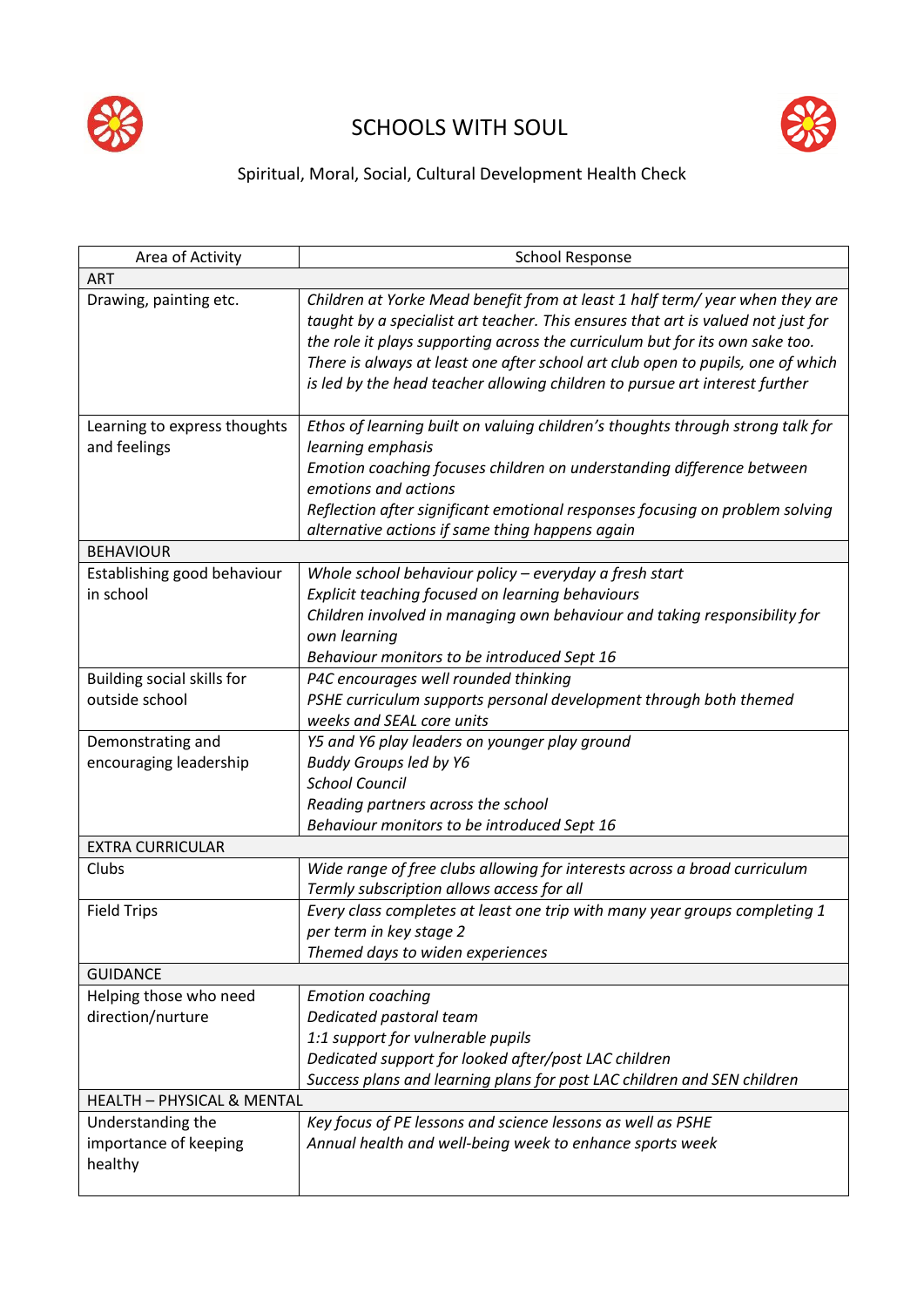| <b>Healthy Eating</b>                  | Fruit scheme encourages 5 a day                                                 |
|----------------------------------------|---------------------------------------------------------------------------------|
|                                        | Healthy lunch box and school food policy                                        |
|                                        | Water only policy for drink in school                                           |
| <b>Fitness</b>                         | Enhanced outdoor learning facilities with key focus on active play              |
|                                        | Sports coach employed 1 1/2 days/week                                           |
| <b>Emotional Health</b>                | MindUP curriculum taught across the school                                      |
|                                        |                                                                                 |
|                                        | Bright stars focus on managing anxiety                                          |
|                                        | Clear whole school approach to supporting emotional health                      |
|                                        | Dedicated pastoral team with strong understanding of emotional health and       |
|                                        | impact of anxiety/attachment etc.                                               |
| Coping with disability                 | Positive role models encouraged                                                 |
|                                        | Ability rather than disability the focus                                        |
|                                        | Recognition of strengths of individual s                                        |
| LANGUAGE                               |                                                                                 |
| Understanding how people               | Relationships key themes for PSHE and assemblies                                |
| talk to each other                     | Emotion coaching allows reflection on this                                      |
|                                        | P4C encourages respect                                                          |
| Listening skills                       | P4C and talk for learning encourage listening                                   |
|                                        | Modelling of active listening by school staff                                   |
|                                        | Broad music curriculum encourages listening                                     |
|                                        | Peer work and talk partners develops pupils ability to listen to each other     |
| <b>Understanding stories</b>           | School adopts Power of Reading which engages children as a whole class          |
|                                        | with high quality texts discussed as a class                                    |
|                                        | Assembly stories explored for meaning                                           |
| <b>Creating stories</b>                | Talk for writing and oral story telling key feature for younger pupils          |
|                                        | Writing stories based on excellent models key part of English curriculum        |
|                                        |                                                                                 |
|                                        | Stories often used to illustrate in other curricular areas                      |
| <b>Expressing ideas</b>                | Creative writing including poetry                                               |
|                                        | Discussion around words, phrases etc. supports expression and                   |
|                                        | understanding of language                                                       |
| <b>LEADERSHIP &amp; RESPONSIBILITY</b> |                                                                                 |
| Children suggesting themes             | Pupil voice assembly each Wednesday 'Talking Assembly' encourages pupils        |
| for assemblies                         | to put ideas forward                                                            |
|                                        | This is an area more work needs to happen in                                    |
| Children suggesting themes             | Following children's interests creates main focus of learning in Early Years    |
| for learning                           | Children asked to give opinions on clubs they would like to be included in club |
|                                        | lists                                                                           |
|                                        | Pre topic work to find out what pupils already know and what they would         |
|                                        | like to know supports driving topics                                            |
| Children presenting to an              | Harvest, annual plays, annual assemblies part of routine that encourages        |
| assembly                               | pupils to talk/present in assemblies                                            |
|                                        | Weekly sharing assembly will include incidental questions for children to       |
|                                        | answer                                                                          |
|                                        | No hands up policy adopted in a number of assemblies                            |
| <b>MUSIC</b>                           |                                                                                 |
| Listening to & appreciating            | Music played weekly in assembly - wide range of genres with key focus on        |
| music                                  | picking out lyrics or understanding message behind the lyrics                   |
|                                        |                                                                                 |
|                                        | First Access specialised teaching in Y3 (strings) and Y5 (djembe drums)         |
|                                        | Assembly opportunities sought to demonstrate musical performance - both         |
|                                        | professional and for children in school termly celebration assembly             |
| Learning to play a musical             | First Access specialised teaching in Y3 (strings) and Y5 (djembe drums)         |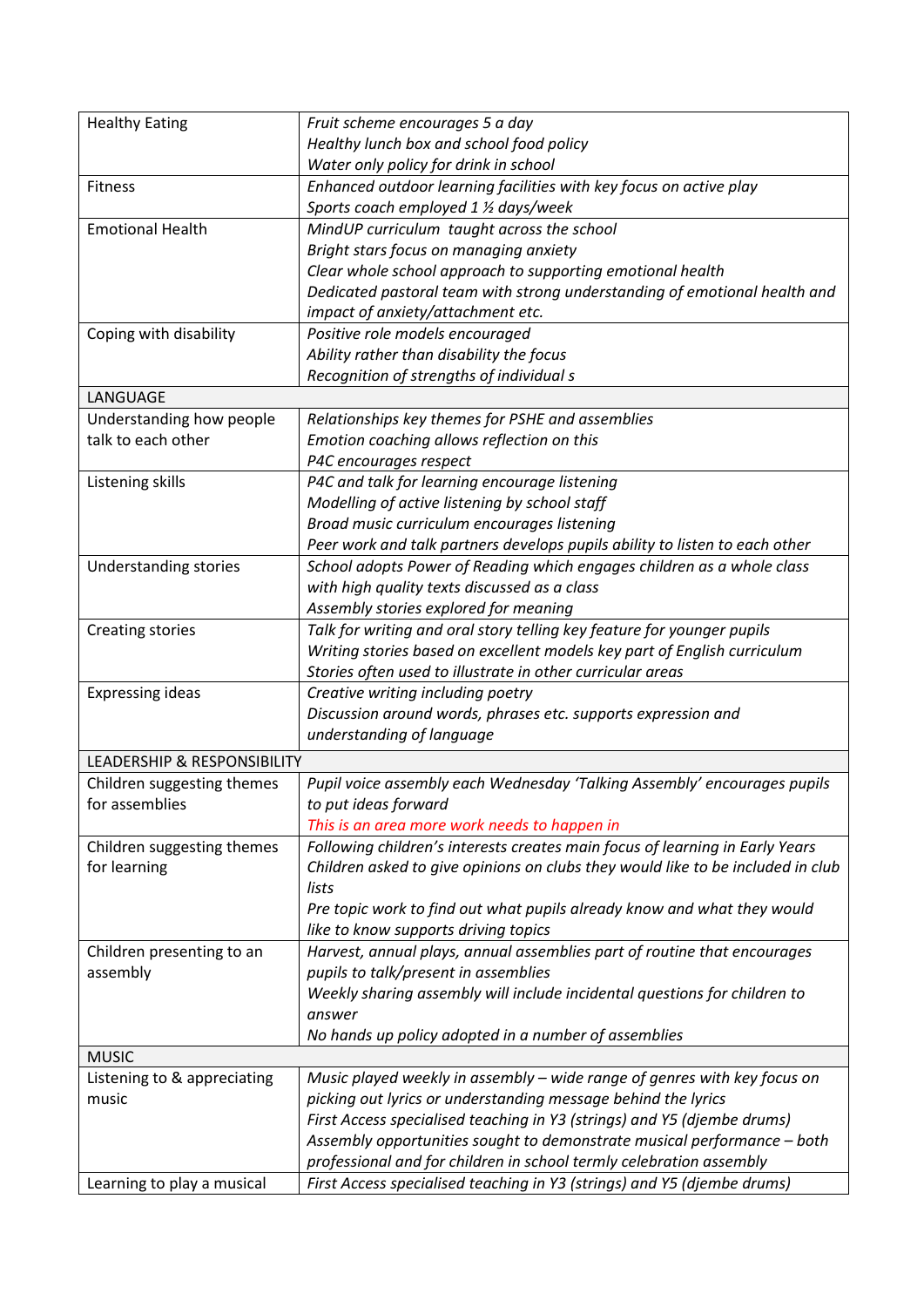| instrument                   | School encourages learning instruments offering string, guitar, ukulele,                                                              |  |
|------------------------------|---------------------------------------------------------------------------------------------------------------------------------------|--|
|                              | drumming, clarinet and piano lessons                                                                                                  |  |
|                              | Recorder club to be re-introduced Sept 16                                                                                             |  |
| PARENTAL INVOLVEMENT         |                                                                                                                                       |  |
| Making parents aware and     | Weekly newsletter keeps parents well informed                                                                                         |  |
| involving parents            | Workshops for parents annually based on key messages - in 2015/16 this                                                                |  |
|                              | included life without levels, the new curriculum expectations and growth<br>mind-sets                                                 |  |
| Encouraging parents to talk  | Weekly newsletter includes suggestions for themes parents might talk to                                                               |  |
| to pupils about values       | children about as well as focus of learning for each year group that week                                                             |  |
|                              | DARE TO values certificates keeps values at front of pupils minds and provide                                                         |  |
|                              | focus for teaching and learning                                                                                                       |  |
| <b>POLICIES</b>              |                                                                                                                                       |  |
| Policies into practice       | Policies developed with staff and written after work completed so true                                                                |  |
|                              | reflection of the experience                                                                                                          |  |
|                              | Support documentation ensures staff enabled to deliver policy                                                                         |  |
|                              | Staff handbook supports new staff into 'Yorke Mead Way'                                                                               |  |
| <b>PUPIL ENGAGEMENT</b>      |                                                                                                                                       |  |
| Seeking children's ideas and | Pupils voice key feature of leadership work linked to co-ordinator subjects                                                           |  |
| viewpoints                   | Talking assembly weekly                                                                                                               |  |
|                              | School council<br>From Sept 16 weekly Pupil Forum to be introduced with HT (different focus                                           |  |
|                              | group each week)                                                                                                                      |  |
| <b>Outdoor learning</b>      | School grounds re-developed to encourage outdoor learning                                                                             |  |
|                              | SDP prioritised outdoor learning 2014-2016 in order to establish routines                                                             |  |
|                              | School developing as Forest School - 1 teacher trained 2015/16, 3 more to be                                                          |  |
|                              | trained 2016/17                                                                                                                       |  |
| P4C                          | All staff completed level 1 P4C training                                                                                              |  |
|                              | Children have power to direct the focus of conversation. All pupils heard and                                                         |  |
|                              | opinions valued                                                                                                                       |  |
| <b>RELIGION</b>              |                                                                                                                                       |  |
| Collective worship in        | End of assembly reflection time or prayer for whole school assemblies                                                                 |  |
| assembly                     | Local ministers, vicars invited into school to lead assemblies                                                                        |  |
| Understanding what belief    | Key focus of both P4C and Religious Education lessons                                                                                 |  |
| means                        | Opportunities to experience religious practices first hand e.g. Holy                                                                  |  |
|                              | celebrations, turning classroom into Mosque etc.                                                                                      |  |
| Helping celebrate own faith  | Key religious events explored in assembly                                                                                             |  |
|                              | Class celebration of faiths of children in the class - individual<br>children/parents invited into class to discuss festivals/beliefs |  |
| Respect for other religions  | Key religious events explored in assembly                                                                                             |  |
|                              | Individual children/parents invited into class to discuss festivals/beliefs                                                           |  |
|                              | Use of visitors from range of faiths e.g. Buddhist Monk                                                                               |  |
|                              | Staff has good range of varied faiths and staff expertise shared - Christian,                                                         |  |
|                              | Jewish, Muslim, Hindu                                                                                                                 |  |
| Visiting places of worship   | Visits made to Temple, Church, Synagogue                                                                                              |  |
|                              | Annual Carol Concert (KS2) at local church                                                                                            |  |
|                              | Visit 2x year to Baptist Church for Christmas and Easter Labyrinth                                                                    |  |
| <b>COMMUNITY INVOLVEMENT</b> |                                                                                                                                       |  |
| Outside volunteers           | Church warden regularly visits and supports reading across the school                                                                 |  |
|                              | Parent who is local artist has completed artist in residence type work                                                                |  |
|                              | Parent/grandparent volunteers as well as ex pupils                                                                                    |  |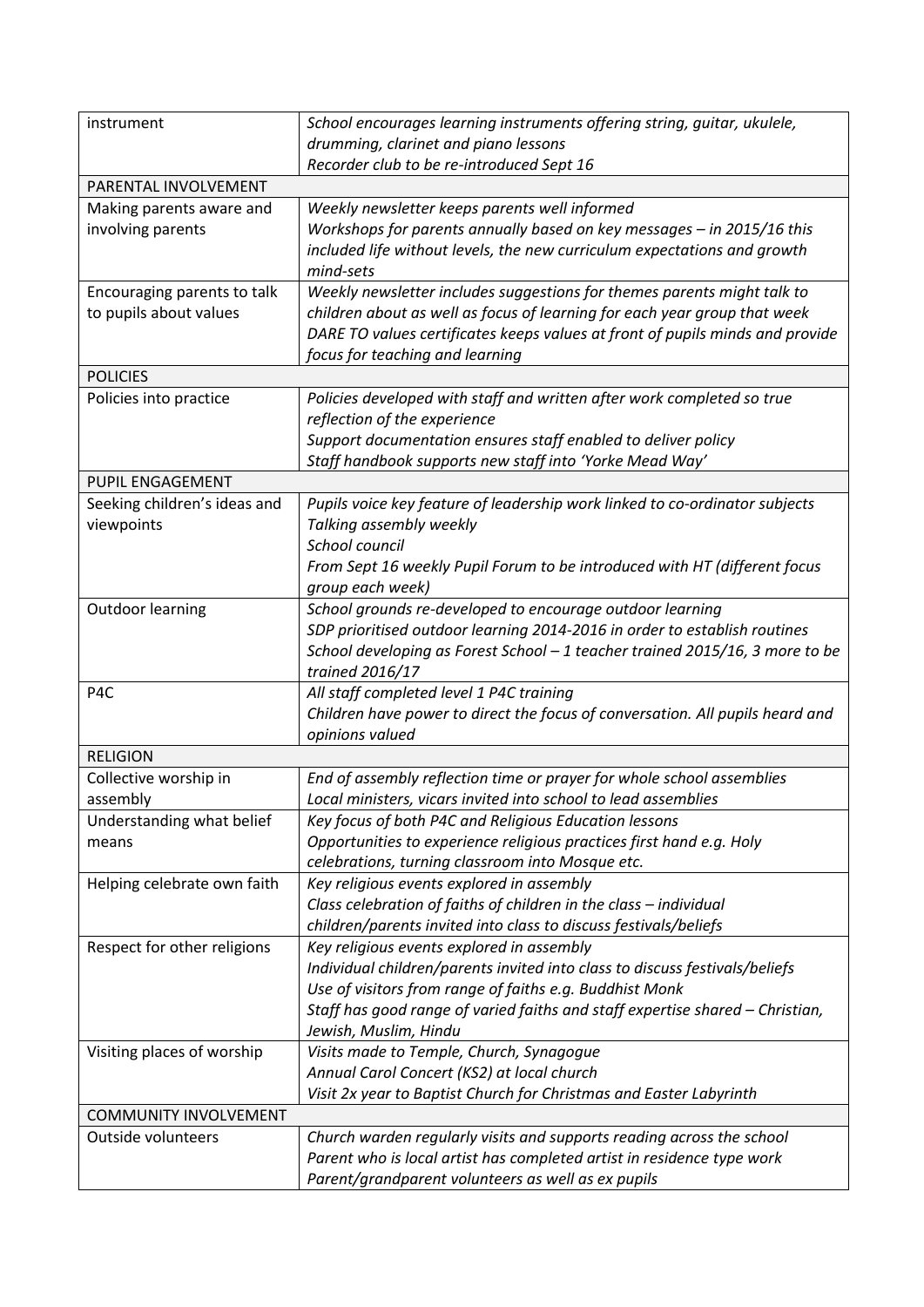|                              | School used by number of local groups including girl guides and this year for  |
|------------------------------|--------------------------------------------------------------------------------|
|                              | the first time The Allotment Association                                       |
| Parish Council               | Strong Parish Council Ranger links - supported development of school           |
|                              | allotments                                                                     |
|                              | Children have been involved in litter picks and tree planting in the community |
|                              | This area would benefit from greater focus                                     |
| Churches                     | Annual Carol Concert (KS2) at local church                                     |
|                              | Visit 2x year to Baptist Church for Christmas and Easter Labyrinth             |
| <b>SELF ESTEEM</b>           |                                                                                |
| Celebration of achievement   | Growth Mind-set focus in school                                                |
|                              | Weekly celebrations assembly with certificates focused on effort and           |
|                              | learning behaviours not attainment                                             |
|                              | Daily rewards system through behaviour policy                                  |
|                              | <b>Termly Celebration Assembly</b>                                             |
| Supporting pupils with low   | Growth Mind-set focus and Power of Yet                                         |
| self esteem                  | Additional support as required through Pastoral team                           |
|                              | P4C                                                                            |
| Believing in yourself whilst | Super, Mega, Ultra challenges - self- choice on level of challenge             |
| respecting others            | P4C                                                                            |
|                              | Positive behaviour for learning approach                                       |
|                              | Power of Yet                                                                   |
| Encouraging children to      | Talk for learning structure                                                    |
| speak in front of others     | P <sub>4C</sub>                                                                |
| Encouraging self-assessment  | Daily self-reflection on learning using traffic lights and comments between    |
|                              | teacher and pupil                                                              |
|                              | Peer assessment                                                                |
|                              | Use of Super, Mega, Ultra challenges                                           |
| SOCIAL AWARENESS             |                                                                                |
| How to be a good citizen     | Charity work as whole school both national events and school focused events    |
|                              | Older pupils supporting younger pupils                                         |
|                              | Magistrate talk to Year 6 before leaving for secondary school                  |
|                              | <b>School Council</b>                                                          |
|                              | P4C - understanding opinions                                                   |
|                              | Assemblies focused on key world events                                         |
|                              | <b>Behaviour Policy</b>                                                        |
| Understanding money          | Christmas café focused on profit and costs                                     |
|                              | Charity events - spending and planning events                                  |
| Understanding what work      | Office jobs for Y6                                                             |
| means                        |                                                                                |
| Supporting charities         | <b>School Council</b>                                                          |
|                              | Charity stall - local event                                                    |
|                              | National charity events supported nationally e.g. Jeans for Genes, Children in |
|                              | Need etc.                                                                      |
| <b>SPORT</b>                 |                                                                                |
| Teamwork                     | All pupils able to be part of school team if attending club/training           |
|                              | Recognition of TEAM as a whole and not individuals                             |
|                              | Membership of Sports Partnership ensures all participate in sport              |
|                              | Group focused learning                                                         |
| Keeping fit                  | <b>Outdoor learning</b>                                                        |
|                              | PE twice a week - 2 hours / week                                               |
| Discipline of learning rules | Class and school rules devised by pupils                                       |